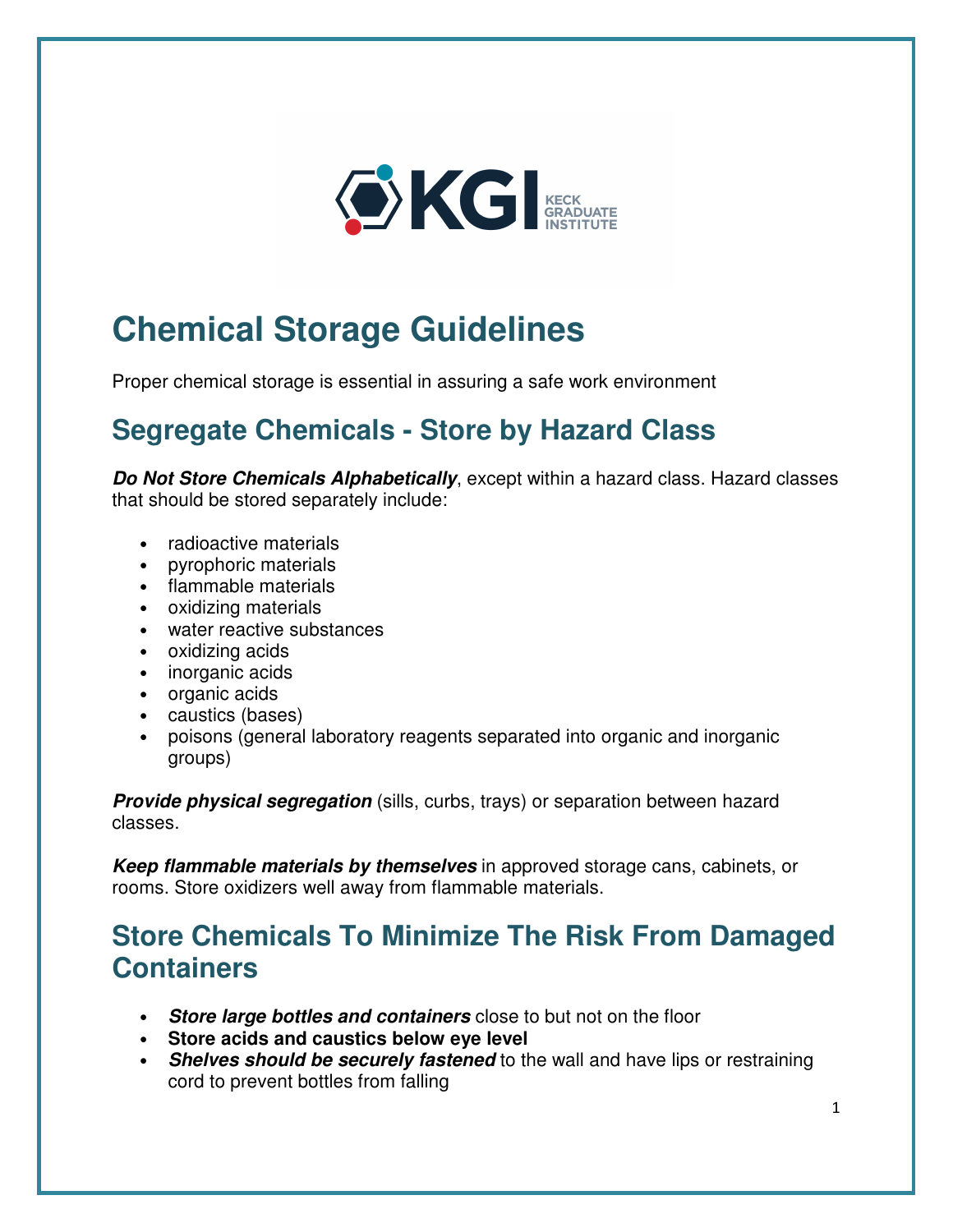• **Secondary containment** such as polyethylene or stainless steel trays as appropriate should be provided for spill protection